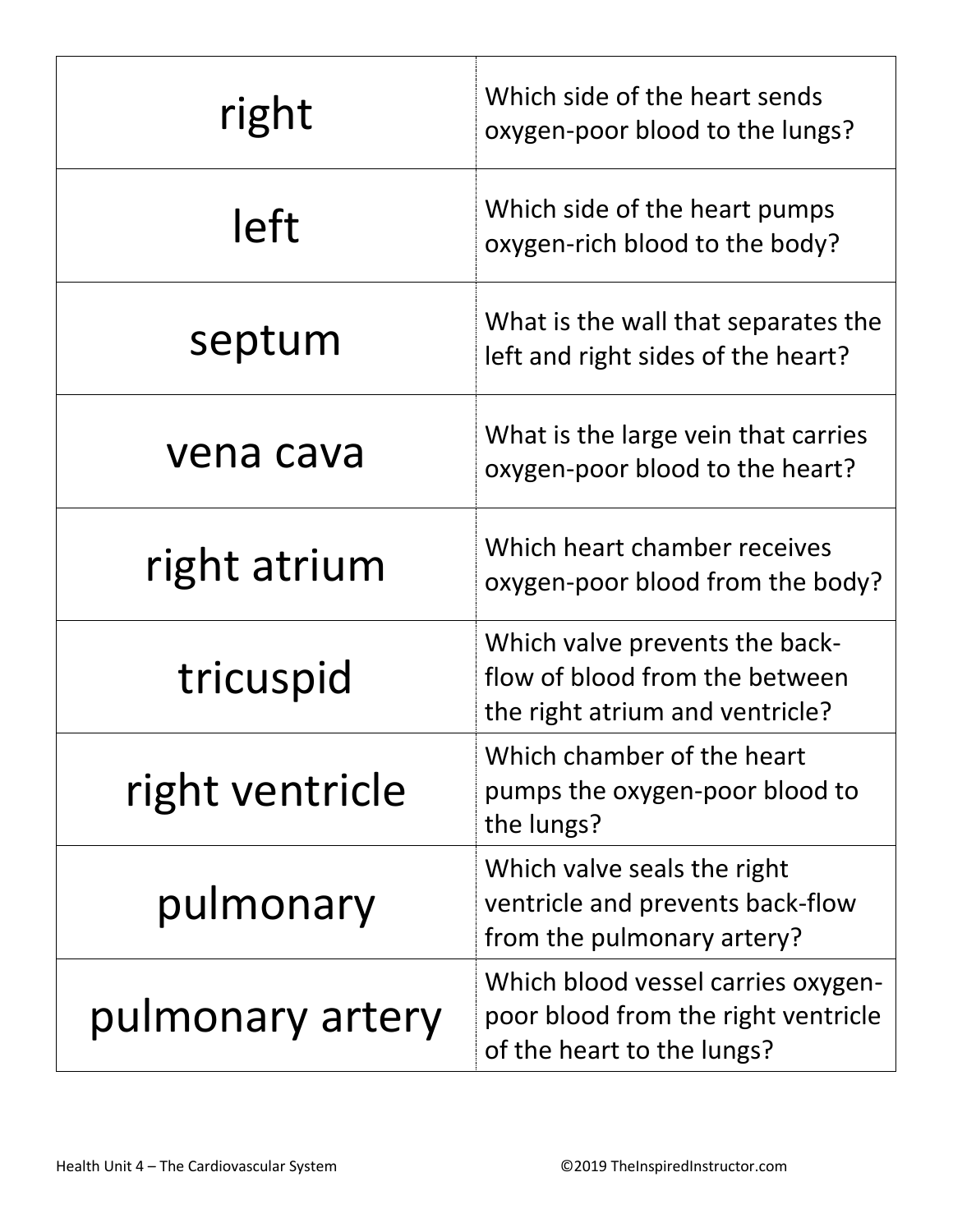| pulmonary vein  | Which blood vessel carries oxygen-<br>rich blood from the lungs to the<br>left atrium of the heart?        |
|-----------------|------------------------------------------------------------------------------------------------------------|
| left atrium     | Which chamber of the heart<br>receives oxygen-rich blood from<br>the lungs?                                |
| mitral          | Which valve between prevents the<br>back-flow of blood from the<br>ventricle to the atrium?                |
| left ventricle  | Which chamber of the heart that<br>pumps the blood to the rest of the<br>body?                             |
| aorta           | Which blood vessel carries oxygen-<br>rich blood from the left ventricle of<br>the heart to the body?      |
| arteries        | Which blood vessels carry blood<br>away from the heart?                                                    |
| veins           | Which blood carry blood back to<br>the heart?                                                              |
| capillaries     | What are the smallest blood vessels<br>which deliver oxygen to body tissues<br>and pick up waste products? |
| red blood cells | What are the oxygen carriers of<br>the blood?                                                              |